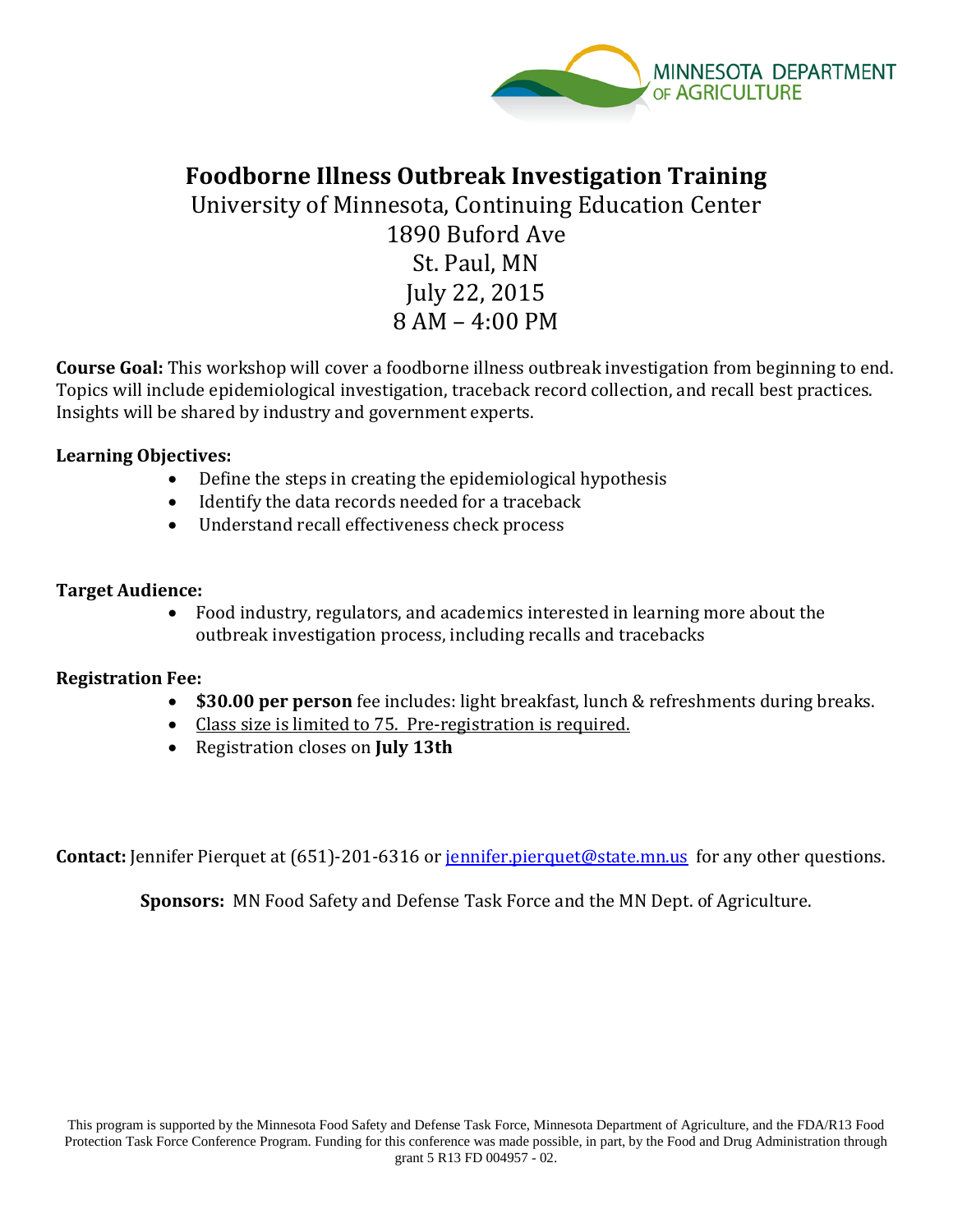

# **Outbreak Investigation Training Registration Form**

July 22, 2015 at University of Minnesota Continuing Education Center 8:00 AM – 4:00 PM

--------------------------------------------------------------------------------------------------------------------------------------------------------------

| <b>Name</b> | <b>Title</b> | Email |
|-------------|--------------|-------|
|             |              |       |
|             |              |       |
|             |              |       |
|             |              |       |
|             |              |       |
|             |              |       |
| Company     |              |       |

| $\sim$ |  |
|--------|--|
| J.     |  |

Telephone

**Registration Fee: \$30.00 per person** fee includes light breakfast, lunch & refreshments during breaks.

- Class size is limited to 75. Pre-registration is required.
- Registration Closes on July 13, 2015
- Checks payable to Minnesota Department of Agriculture

Mail registration and payment to: Minnesota Department of Agriculture Attn: Jennifer Pierquet 625 Robert Street N. St. Paul, MN 55155

- □ Fax Registration: Attn: Jennifer Pierquet, 651-201-6119
- $\Box$  Phone Registration to Jennifer Pierquet at 651-201-6316
- □ Email Registration to Jennifer.pierquet@state.mn.us